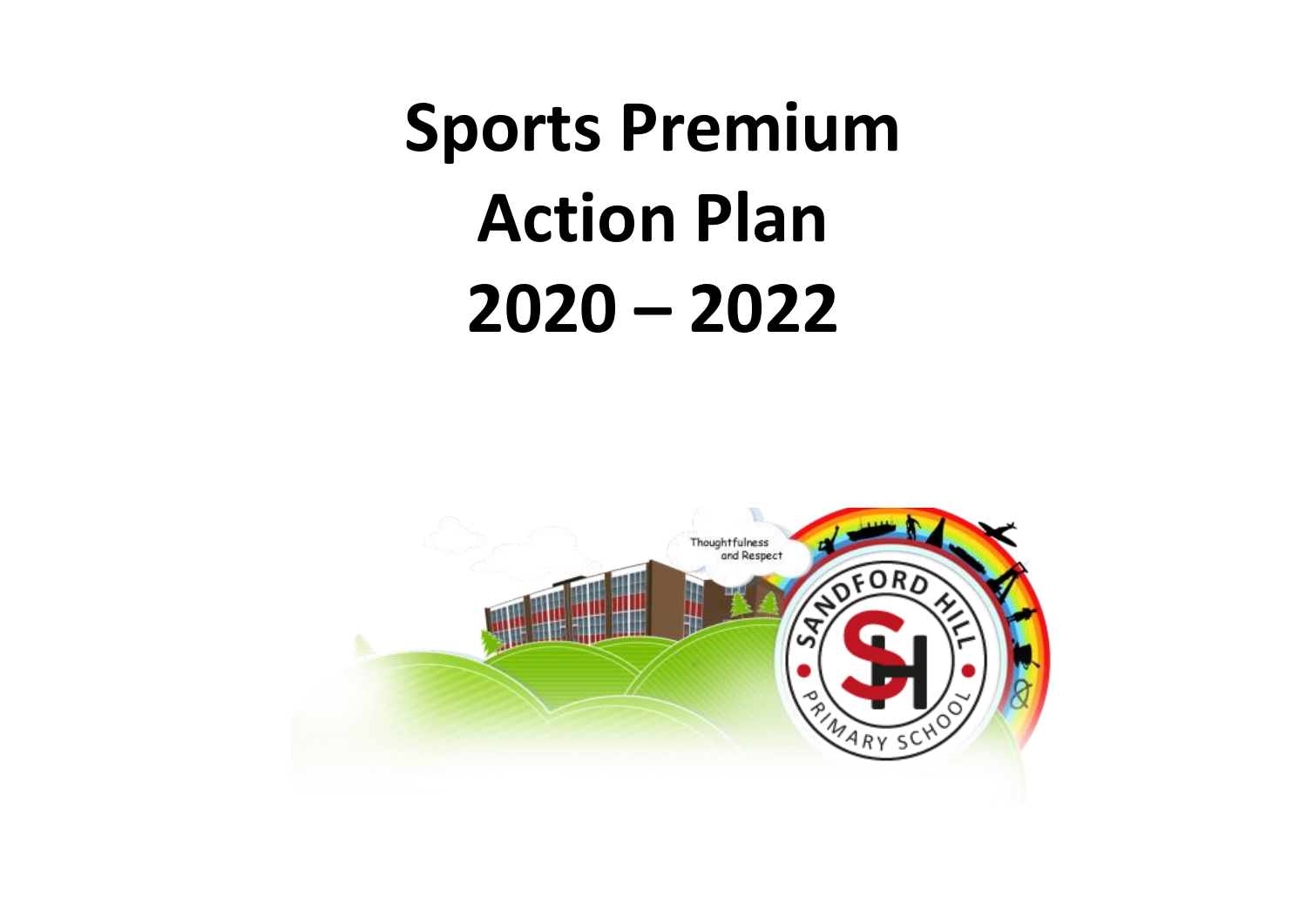## *Sandford Hill children will enjoy a wide range of sporting opportunities and physical activities where they will develop a love and passion for sport, showing 'thoughtfulness and respect' at every level.*

At Sandford Hill, a strong emphasis is placed on sport. We highly value and recognize the benefits of regular exercise which extend beyond the mental and physical wellbeing of our children. PE and sport are integral to achieving our vision which is to nurture **thoughtful, respectful, aspirational, resilient and co-operative pupils.**

The lockdown of schools this, and the previous academic, year has had a profound impact on opportunities for children. Indeed, our current Year 3 did not swim when they were in Year 2 and will not swim whilst in Year 3. As well as this, many of our children have spent long periods of time indoors and, as a consequence, have not experienced anywhere near the recommended daily amount of physical activity.

By placing a high priority on physical activity, we aim to address the challenges resulting from school closures as well as also play our part in supporting the actions of the Stoke on Trent 'Room to Grow' Children, Young People and Families' Strategy 2020-24, which aims to give the young people of our City the best start in life.

Ongoing build works, have resulted in our ageing redgra pitch being further damaged. Therefore, as well as meeting the intentions in this Sports Premium Action Plan, we aim to invest a significant capital sum into providing a safe, high quality playing surface so that pupils can:

- effectively develop PE skills;
- access extra-curricular activities; and
- take part in competitive fixtures.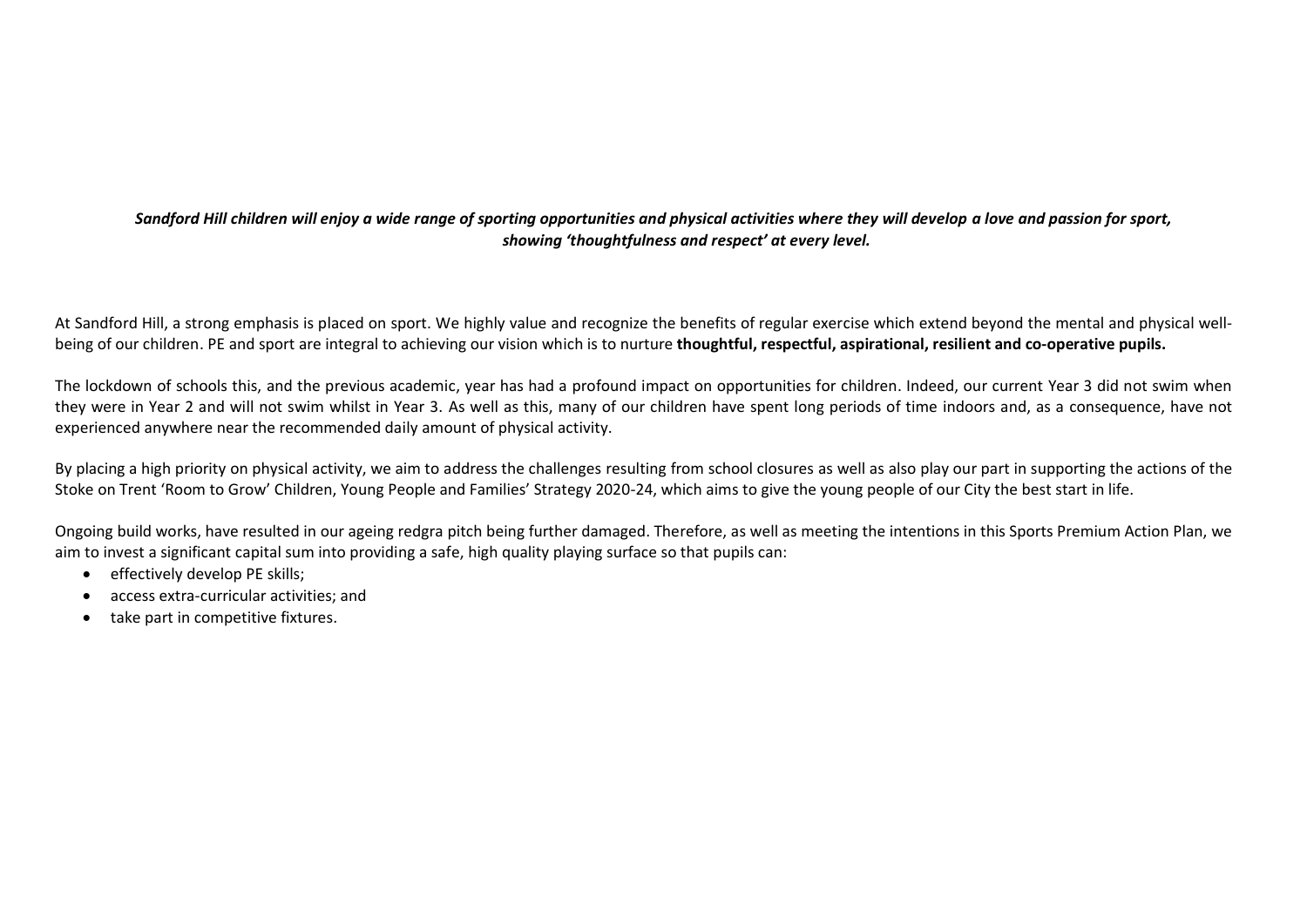## **Key achievements to date until July 2020:**

- Awarded the School Games Gold in 2017–18 and 2018–19.
- School staff have gained a coaching qualification in rugby, football, cricket or gymnastics.
- Whole school gymnastics CPD (focus techniques and assessment) which included regular, timetabled team teaching.
- New resources and apparatus to support the teaching of gymnastics.
- Cycle /scooter storage constructed and 45 scooters, helmets and pads, as well as 48 balance and children's bikes and helmets purchased.
- Over 100 medals presented in 2017–18 and 2018–19 to pupils who represented Sandford Hill at inter-school competitions.



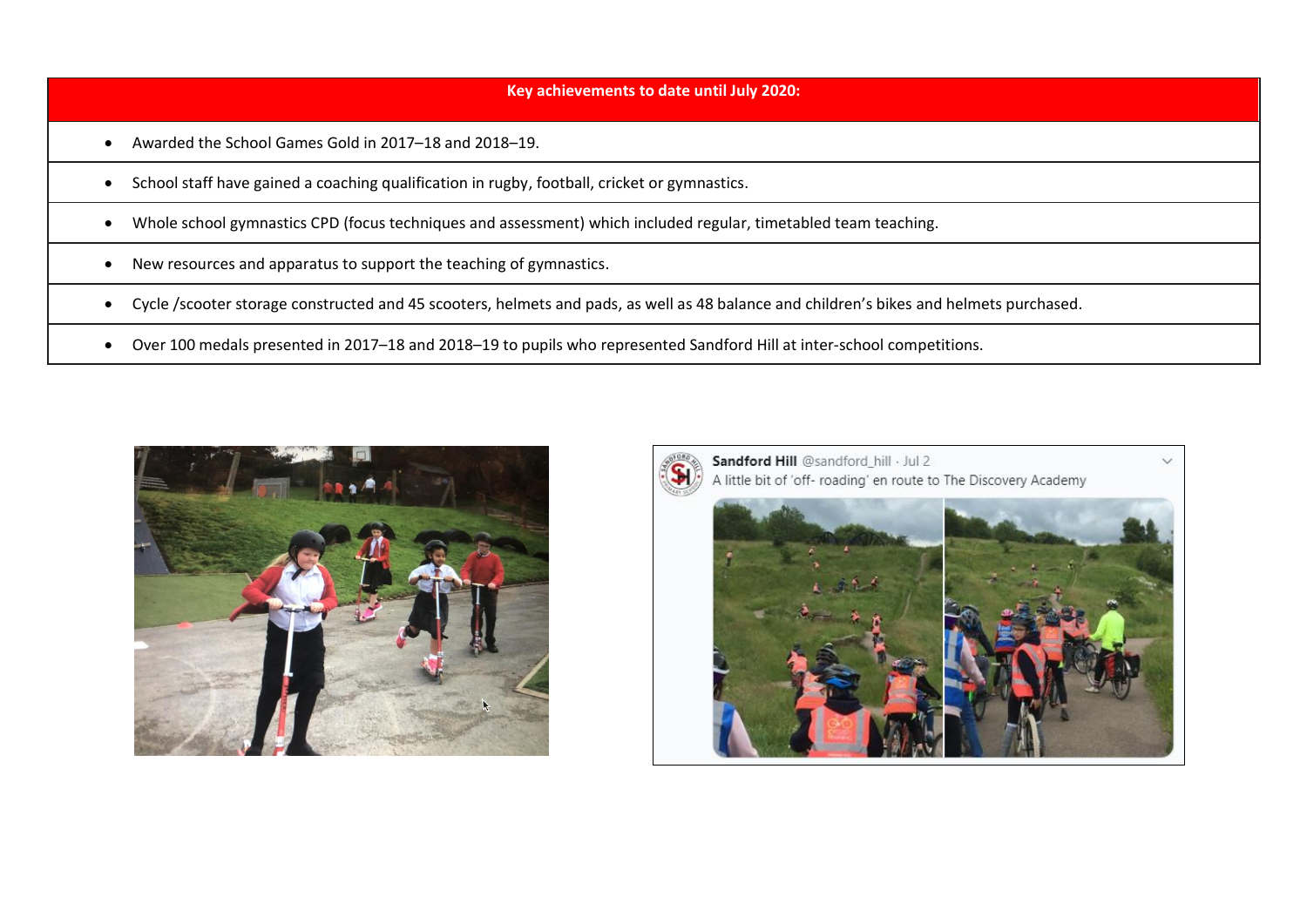| Meeting national curriculum requirements for swimming and water safety.                                                                                                                                                                                                                         |     |
|-------------------------------------------------------------------------------------------------------------------------------------------------------------------------------------------------------------------------------------------------------------------------------------------------|-----|
| N.B Complete this section to your best ability. For example, you might have practised safe self-rescue techniques on dry land.                                                                                                                                                                  |     |
| What percentage of your current Year 6 cohort swim competently, confidently and proficiently over a distance of at least 25<br>metres? N.B. Even though your pupils may swim in another year please report on their attainment on leaving primary school at<br>the end of the summer term 2021. | 77% |
| What percentage of your current Year 6 cohort use a range of strokes effectively [for example, front crawl, backstroke and<br>breaststroke]?                                                                                                                                                    | 39% |
| What percentage of your current Year 6 cohort perform safe self-rescue in different water-based situations?                                                                                                                                                                                     | 36% |
| Schools can choose to use the Primary PE and sport premium to provide additional provision for swimming but this must be for<br>activity over and above the national curriculum requirements. Have you used it in this way?                                                                     | Yes |

|                                  | <b>Total fund Allocated</b>   | <b>Total Spend</b> | <b>Carried Over</b> |
|----------------------------------|-------------------------------|--------------------|---------------------|
| Academic Year 2019 - 2020 \      | £19.200                       | £9.800             | £9.400              |
| <b>Academic Year 2020 - 2021</b> | £19,600 + £9,400(CF) =£28,600 | £30,370            | £0                  |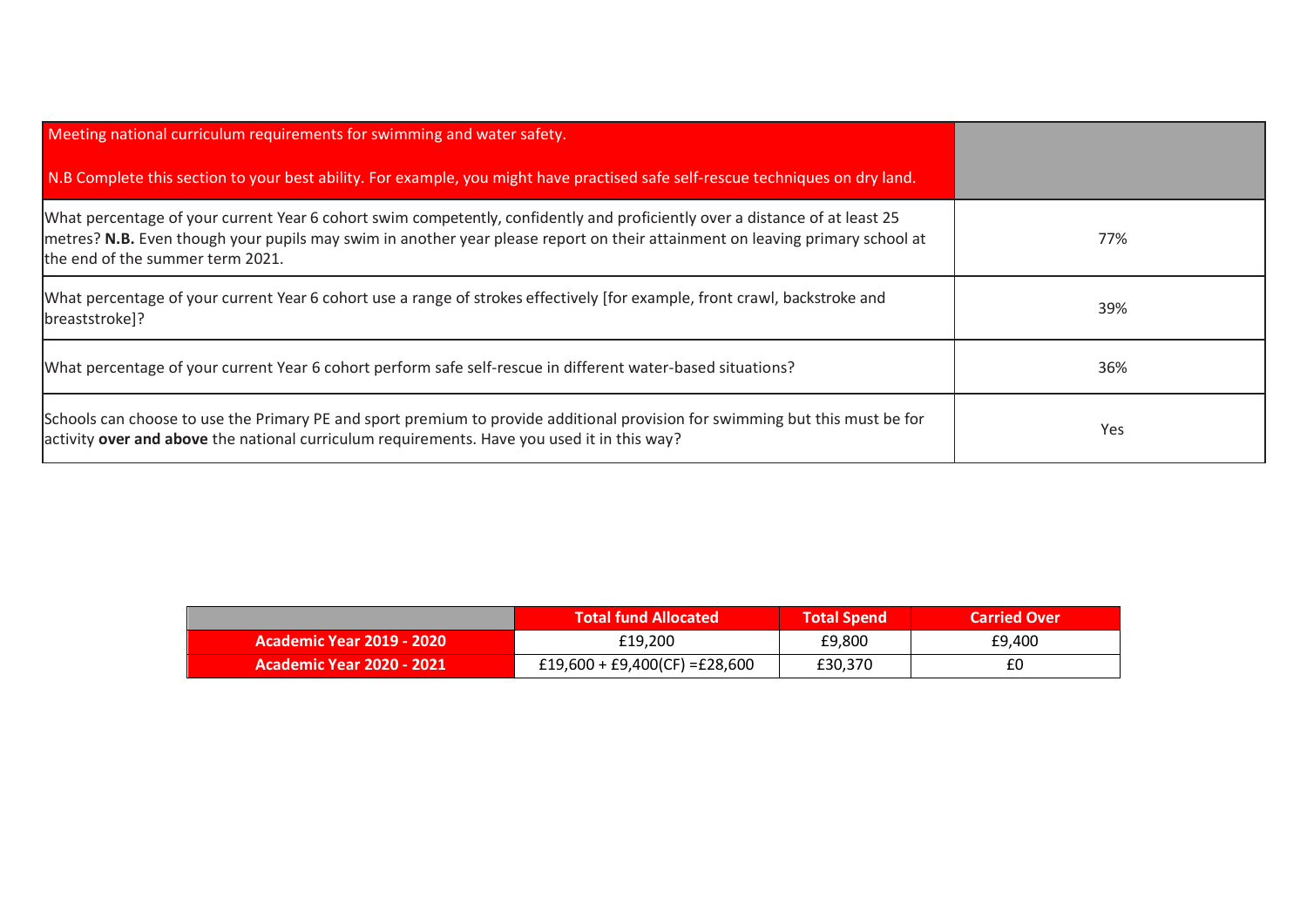| Key indicator 1: The engagement of all pupils in regular physical activity - Chief Medical Officers guidelines recommend that primary school<br>pupils undertake at least 30 minutes of physical activity a day in school |                                                                                                                                                                                                                                                                                                                 |         |                                                                                                                                                                                                                                                                                                                    | <b>Percentage of total</b><br>allocation:                                                  |
|---------------------------------------------------------------------------------------------------------------------------------------------------------------------------------------------------------------------------|-----------------------------------------------------------------------------------------------------------------------------------------------------------------------------------------------------------------------------------------------------------------------------------------------------------------|---------|--------------------------------------------------------------------------------------------------------------------------------------------------------------------------------------------------------------------------------------------------------------------------------------------------------------------|--------------------------------------------------------------------------------------------|
|                                                                                                                                                                                                                           |                                                                                                                                                                                                                                                                                                                 |         |                                                                                                                                                                                                                                                                                                                    | 46%                                                                                        |
| Intent                                                                                                                                                                                                                    | Implementation                                                                                                                                                                                                                                                                                                  |         | Impact                                                                                                                                                                                                                                                                                                             | Sustainability and<br>suggested next steps                                                 |
| • Pupils know how to keep themself<br>safe in and around water<br>• Pupils grow-up fit and healthy<br>• Pupils are resilient                                                                                              | • Double our swimming provision<br>(Year 3 and Year 4 will receive an<br>additional 20 weeks lessons. Year 5<br>and Year 6 will receive an<br>additional 15 weekly lessons)<br>• Contribution to minibus lease<br>• Employ a mini-bus driver (8 hours /<br>week) to transport children to the<br>swimming baths | £12,380 | • Pupils are confident in water<br>• Pupils undertake 30 minutes of daily<br>physical activity and weekly<br>swimming is contributing to this<br>• Pupils know the benefits of leading a<br>healthy life<br>• All pupils at the end of Key Stage 2<br>meet the national standards for<br>swimming and water safety | • Continue to fund two<br>mini-buses to ensure<br>transportation remains<br>cost-effective |
| Pupils will:<br>• undertake daily physical activity<br>• apply curriculum PE skills and<br>knowledge<br>• apply the Golden Rules                                                                                          | • Purchase playground steel tennis<br>nets<br>• Ensure lunch time supervisors can<br>confidently support playground<br>activities                                                                                                                                                                               | £1482   | • Pupils have opportunities to engage<br>in regular physical activity which<br>extend to lunchtime as well as before<br>and after school.                                                                                                                                                                          |                                                                                            |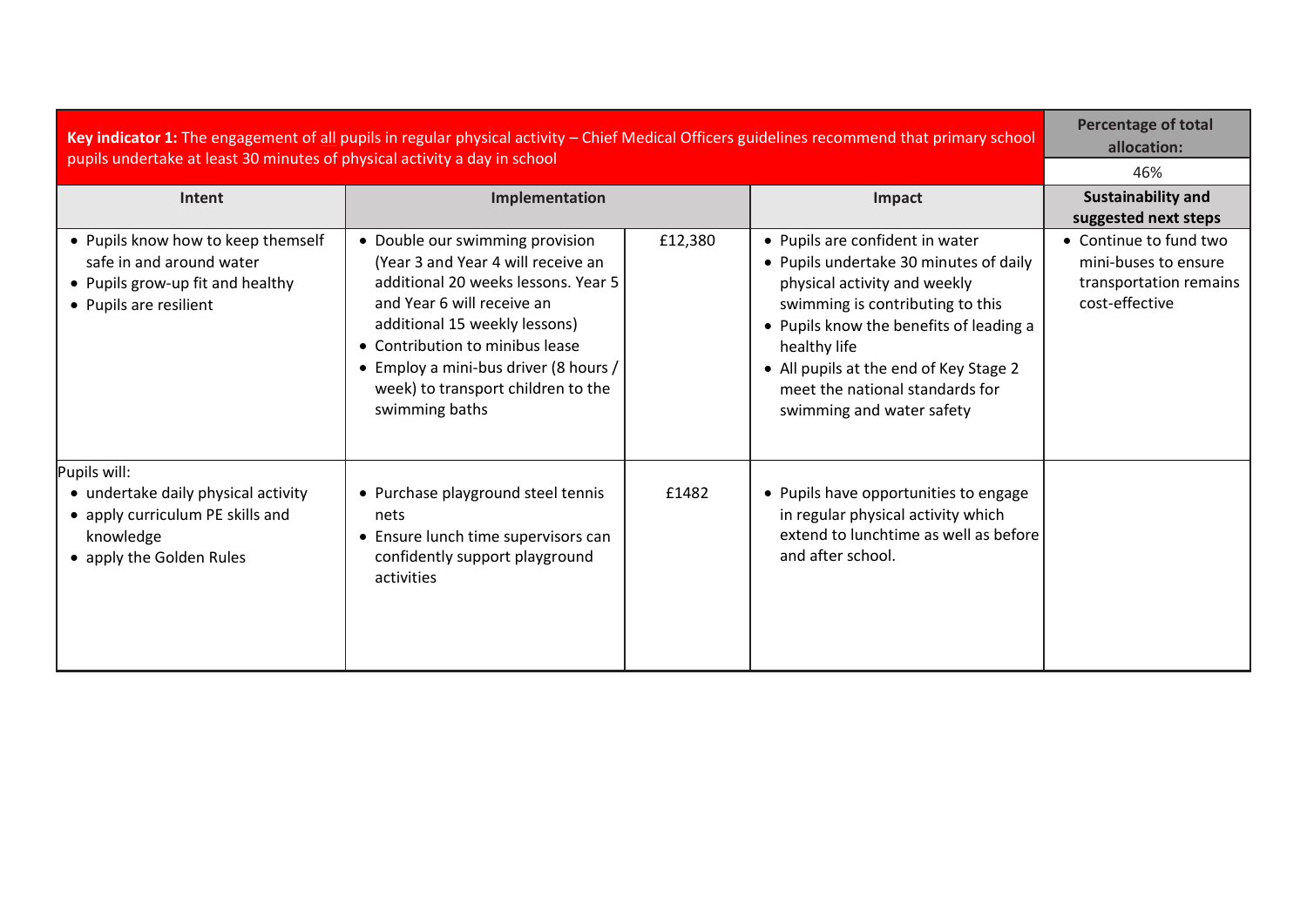| Key indicator 2: The profile of PE, school sport and physical activity is being raised across the school as a tool for whole school improvement |                                                                                                                                                |                       |                                                                                                                                                     | Percentage of total<br>allocation:                |
|-------------------------------------------------------------------------------------------------------------------------------------------------|------------------------------------------------------------------------------------------------------------------------------------------------|-----------------------|-----------------------------------------------------------------------------------------------------------------------------------------------------|---------------------------------------------------|
|                                                                                                                                                 | 17%                                                                                                                                            |                       |                                                                                                                                                     |                                                   |
| Intent                                                                                                                                          | Implementation                                                                                                                                 |                       | Impact                                                                                                                                              | <b>Sustainability and</b><br>suggested next steps |
| • Pupils in EYFS safely learn to develop<br>skills and practice across a wide<br>range of throwing and catching<br>activities                   | • Purchase resources to support<br>throwing and catching activities                                                                            | £250                  | • Pupil's hand-eye co-ordination,<br>motor-skills and timing is improved,<br>leading to greater confidence and<br>increased participation in sports |                                                   |
| • Pupils' aspirations are raised and the<br>profile of sport across the school<br>through hosting Olympic athletes for<br>the day               | • Timetable a day where guest<br>Olympians will come and present<br>to and work with the children.<br>Details of Olympic athletes to<br>follow | £1000                 | • Pupils are inspired and are ambitious,<br>leading to increased desire to<br>participate in sports                                                 |                                                   |
| • Pupils learn about sporting role-<br>models                                                                                                   | • Purchase banners of athletes from<br>the world of sport to be displayed<br>in the school hall                                                | £1000<br>carried over | • Pupils are inspired and are ambitious<br>leading to increased desire to<br>participate in sports                                                  |                                                   |
| • Pupils know that sport is highly<br>valued across the school                                                                                  | • Ensure PE resources are regularly<br>replaced if worn, damaged or at<br>end of life.                                                         | £3000                 | • Pupils are able to access high quality<br>resources to support their learning                                                                     |                                                   |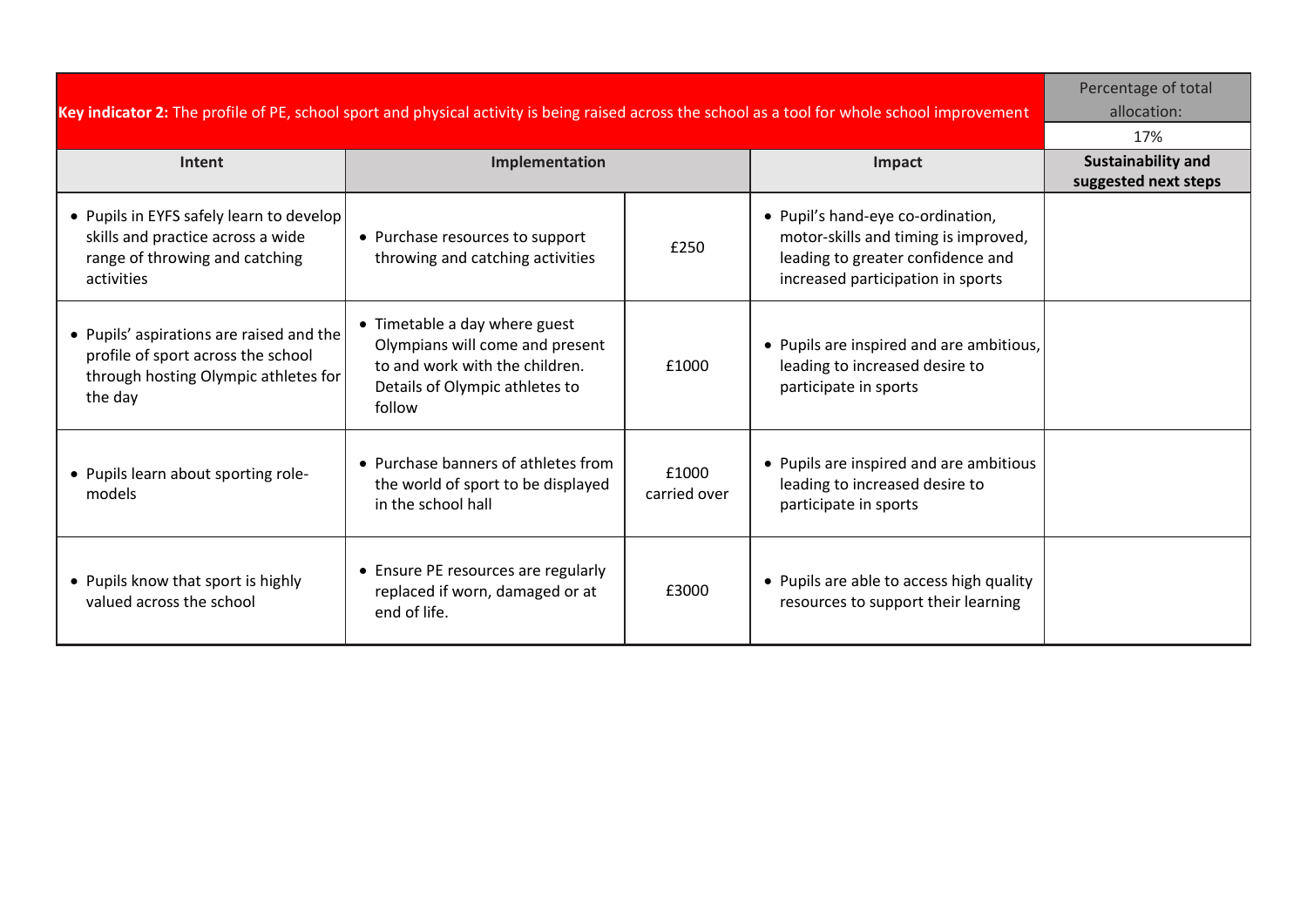| Key indicator 3: Increased confidence, knowledge and skills of all staff in teaching PE and sport |                                                                                                                                                                 |      |                                                                                                                                        | Percentage of total<br>allocation:                  |
|---------------------------------------------------------------------------------------------------|-----------------------------------------------------------------------------------------------------------------------------------------------------------------|------|----------------------------------------------------------------------------------------------------------------------------------------|-----------------------------------------------------|
|                                                                                                   |                                                                                                                                                                 |      |                                                                                                                                        | 3%                                                  |
| <b>Intent</b>                                                                                     | Implementation                                                                                                                                                  |      | Impact                                                                                                                                 | <b>Sustainability and</b><br>suggested next steps   |
| • Pupil's knowledge and skills is<br>developing progressively across the<br>school.               | • Facilitate further CPD (including<br>support from Staffordshire Cricket)<br>to increase the confidence of staff<br>when teaching gymnastics and<br>cricket    | £500 | • Pupils enjoy taking part in gymnastics<br>and cricket and can talk about the<br>personal progress they are making in<br>these sports | • The expertise of all staff<br>is further improved |
| • Pupils in Early Years are highly active<br>for a minimum of 30 minutes daily.                   | • Facilitate CPD for Early Years adults<br>to further increase their confidence<br>and knowledge when teaching a<br>range of activities to get pupils<br>moving | £450 | • Pupils in Early Years get out of breath<br>several times every day                                                                   |                                                     |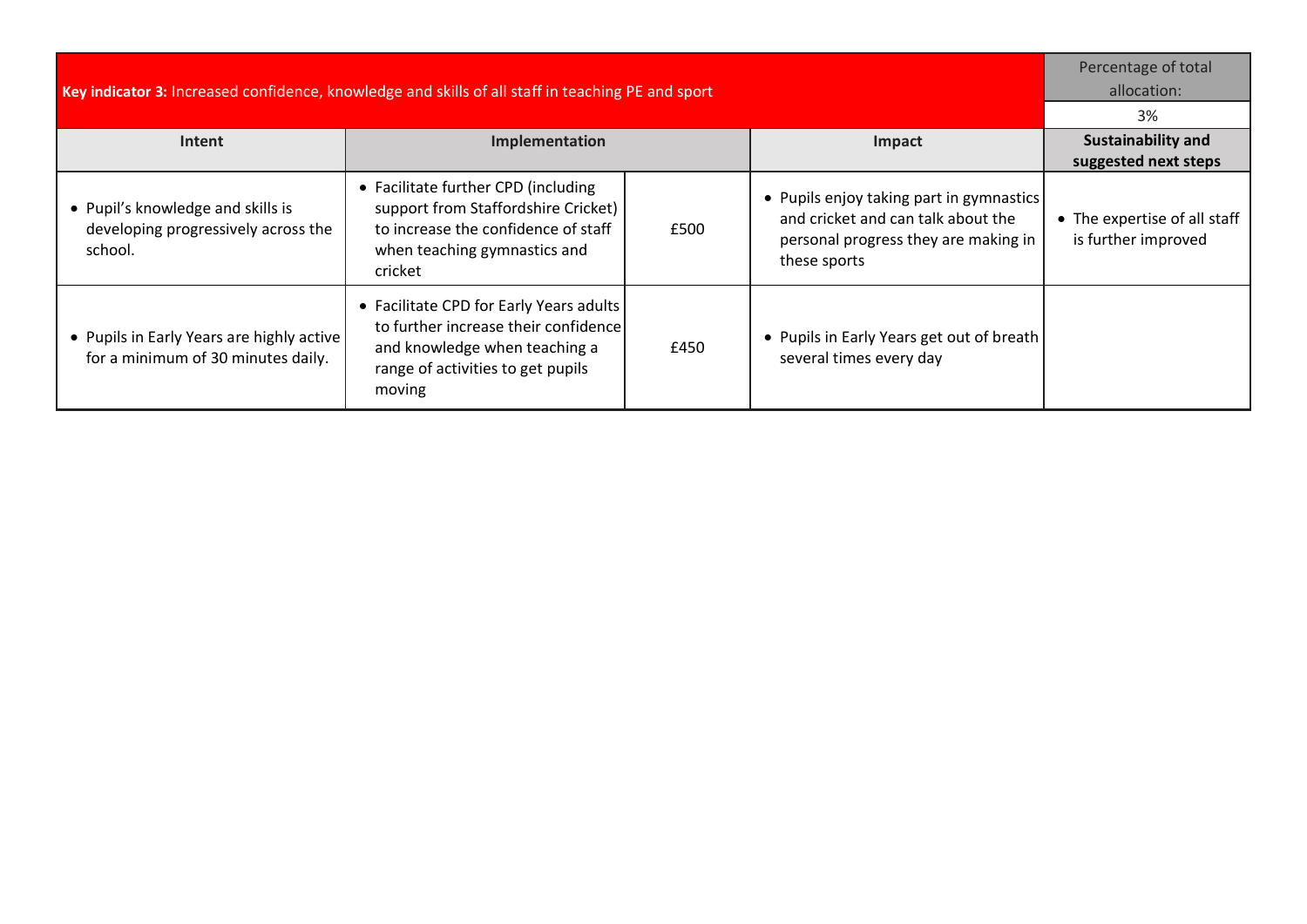| Key indicator 4: Broader experience of a range of sports and activities offered to all pupils                                                                      |                                                                                                              |                       |                                                                                                                                                                                                                                                                                                                                                                                                                       | Percentage of total<br>allocation:                          |
|--------------------------------------------------------------------------------------------------------------------------------------------------------------------|--------------------------------------------------------------------------------------------------------------|-----------------------|-----------------------------------------------------------------------------------------------------------------------------------------------------------------------------------------------------------------------------------------------------------------------------------------------------------------------------------------------------------------------------------------------------------------------|-------------------------------------------------------------|
|                                                                                                                                                                    |                                                                                                              |                       |                                                                                                                                                                                                                                                                                                                                                                                                                       | 33%                                                         |
| Intent                                                                                                                                                             | Implementation                                                                                               |                       | Impact                                                                                                                                                                                                                                                                                                                                                                                                                |                                                             |
| Pupils will know<br>• how to ride safely<br>• that regular cycling has health<br>benefits<br>that cycling is environmentally<br>friendly                           | • Pay for 2 instructors for 13 days to<br>deliver Balanceability, Learn to Ride<br>and Bikeability training. | £4000                 | • Pupils have a love of cycling and<br>scootering<br>• Pupils can scooter and cycle safely<br>• Pupils in year 4 achieve their<br><b>Bikeability Level 1</b><br>• Pupils in Year 5 achieve their<br><b>Bikeability Level 2</b><br>• Pupils in Year 6 achieve their<br>Bikeability Level 3 and know a safe<br>travel route to their secondary school<br>• Pupils who cycle or scooter to school<br>increases in number | • Explore the possibility of<br>linking with a cycling club |
| • Pupils will learn about nutrition and<br>sports science<br>• Pupils will know and take part in a<br>range of different activities including<br>disability sports | • Arrange a sport and health week                                                                            | £6000<br>carried over | • Pupils can name, talk and express<br>opinions about a range of different<br>sports and activities<br>• Pupils know about different<br>impairments and equality                                                                                                                                                                                                                                                      |                                                             |